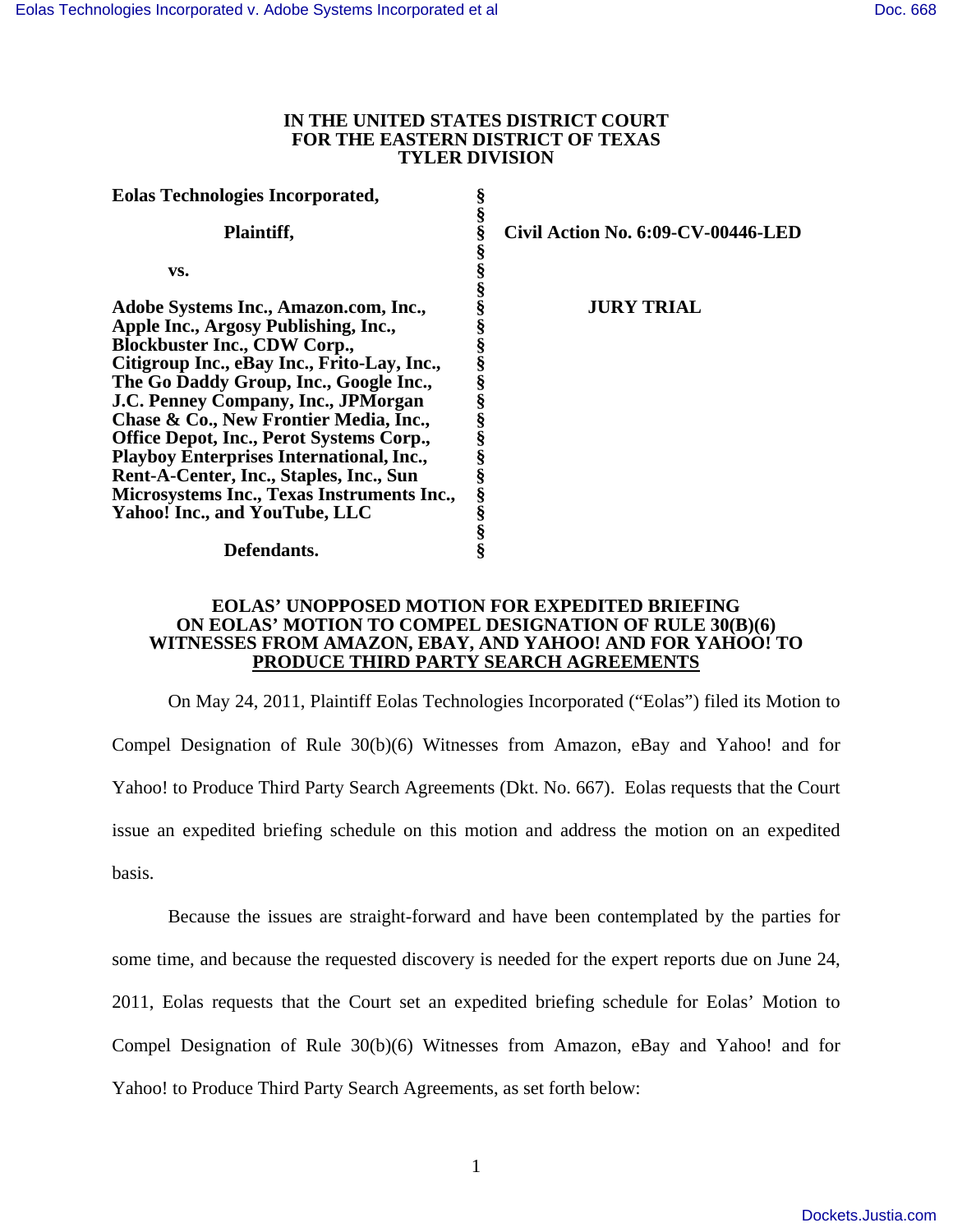Defendants' opposition brief due: Tuesday, May 31, 2011.

Eolas' reply brief due: Friday, June 3, 2011.

WHEREFORE, Eolas therefore requests the Court grant the expedited briefing schedule

as outlined above and in the attached Order.

DATED: May 24, 2011. Respectfully submitted,

### **McKOOL SMITH P.C.**

By: /s/ *Mike McKool* 

 Mike McKool Lead Attorney Texas State Bar No. 13732100 mmckool@mckoolsmith.com Douglas Cawley Texas State Bar No. 04035500 dcawley@mckoolsmith.com **MCKOOL SMITH, P.C.**  300 Crescent Court, Suite 1500 Dallas, Texas 75201 Telephone: (214) 978-4000 Telecopier: (214) 978-4044

Kevin L. Burgess Texas State Bar No. 24006927 kburgess@mckoolsmith.com John B. Campbell Texas State Bar No. 24036314 jcampbell@mckoolsmith.com Josh W. Budwin Texas State Bar No. 24050347 jbudwin@mckoolsmith.com Gretchen K. Harting Texas State Bar No. 24055979 gharting@mckoolsmith.com Matthew B. Rappaport Texas State Bar No. 24070472 mrappaport@mckoolsmith.com **MCKOOL SMITH, P.C.**  300 West Sixth Street, Suite 1700 Austin, Texas 78701 Telephone: (512) 692-8700 Telecopier: (512) 692-8744 **ATTORNEYS FOR PLAINTIFF EOLAS TECHNOLOGIES INC.**